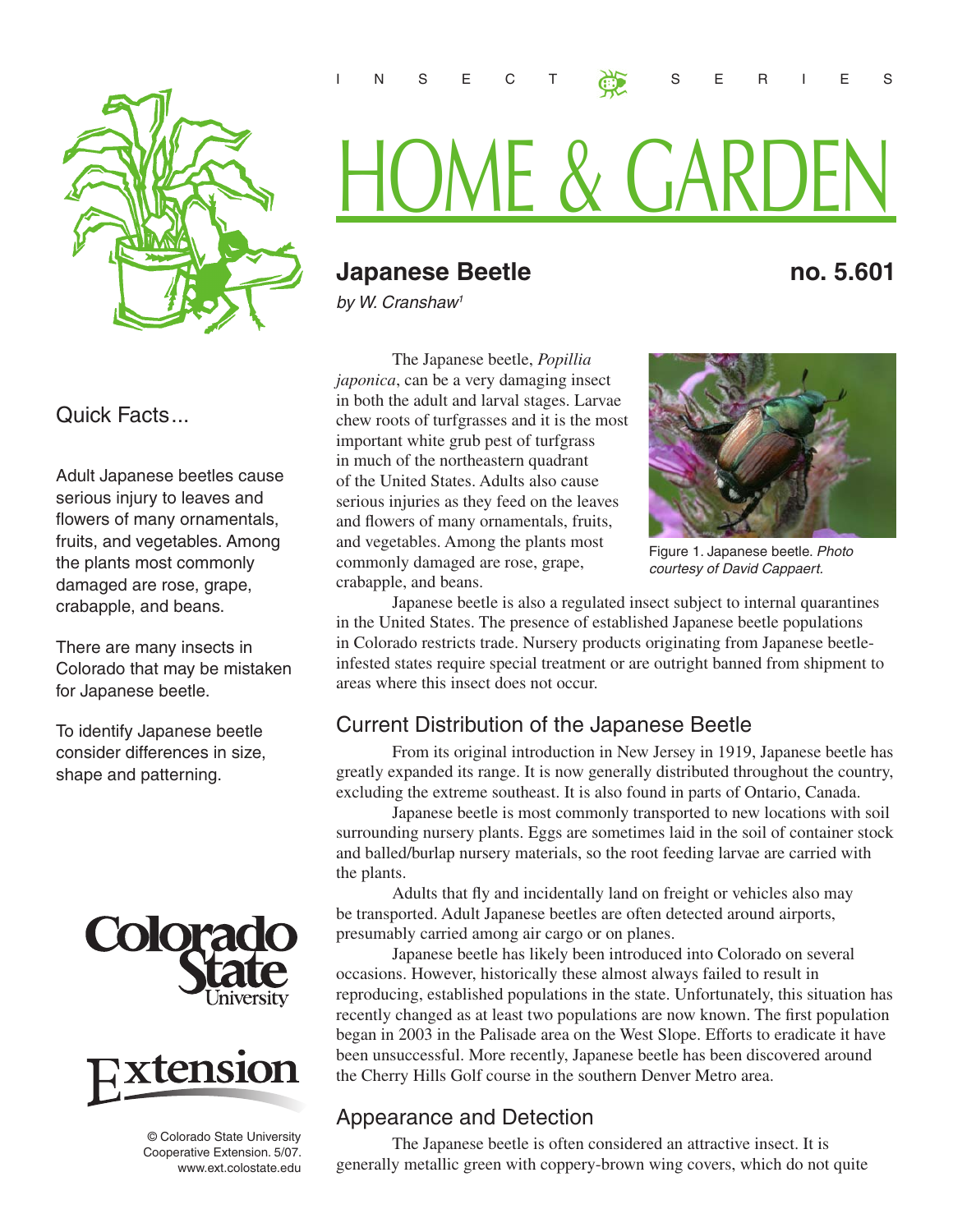

Figure 2. False Japanese beetle (sandhill chafer).



Figure 3. *Anomala ludoviciota*.



Figure 4. Bumble flower beetles (and western yellowjacket).



Figure 5. *Paracotalpa granicollis*.

cover the tip of the abdomen. Along the sides are five patches of whitish hairs. The adult beetle has an oval form and ranges from 8 to 12 mm in length. Typical of other scarab beetles, the antennae are clubbed at the end and may spread to a fan-like form.

Adults feed on leaves and flowers of many plants including rose, bean, grape, and crabapple. Feeding injuries to leaves usually result in conspicuous 'skeletonizing injuries' where larger veins are avoided leaving a lacy "skeleton" of the leaf.

There are very effective traps for Japanese beetle. These typically involve yellow-colored vanes above a collecting bag. A floral based lure (methyl eugenol, geraniol) is highly attractive to both sexes. Some traps also include the female sex attractant (Japonilure) which may increase numbers of male insects coming to traps.

In western Colorado, Japanese beetle has been observed to first emerge in mid-June. Peak numbers of the adults are present during July then decline, with small numbers persisting into mid-September.

#### Colorado Insects That Resemble Japanese Beetle Adults

There are many insects in Colorado that may be mistaken for Japanese beetle. Usually this occurs with various kinds of metallic colored beetles, but sometimes even metallic colored bees and flies are mistaken for this insect. Fortunately all of these can be readily distinguished based on differences in size, shape, and patterning. Some of the insects in Colorado that are most likely to cause accidental misidentifications are covered below.

**False Japanese Beetle.** An insect known as the false Japanese beetle or 'sandhill chafer' (*Strigoderma arboricola*) is common in northeastern Colorado. It closely resembles the Japanese beetle in size and shape. Its overall coloration is brown and it is somewhat metallic, but other patterning differs. The false Japanese beetle is found in areas of sandy soil in eastern Colorado. Adults are attracted to the traps used for Japanese beetle and to the color white. It is commonly seen on prickly poppy flowers.

*Anomala* **spp. scarabs.** Several scarab beetles in the genus *Anomala* generally resemble Japanese beetle in shape and some have metallic coloration. *Anomala ludoviciana* is found in the extreme southeastern part of the state and somewhat resembles Japanese beetle. However, it is small (8 to 10 mm), lacks the shiny green coloration and has a dark U-shaped band on its thorax. *Anomala marginata* more closely resembles Japanese beetle in size and coloration but is not known in Colorado, although it is present in Oklahoma. Larvae of these insects feed on roots of grasses.

**Bumble Flower Beetle.** The bumble flower beetle (*Euphoria inda*) is a common scarab that visits flowers and plant ooze. It has the same general shape as the Japanese beetle but is slightly larger, generally brown with mottling and no metallic coloration. Larvae are common white grubs found in compost, organic mulches, and manure.

*Paracotalpa granicollis.* This beetle has a metallic green thorax and reddish-brown wing covers. However, it is much larger and has a generally fuzzy appearance due to hairs around all sides of the body. It is found in western Colorado, apparently in association with juniper.

*Chrysochus auratus.* This very shiny metallic colored beetle is somewhat similar in size (8 to 10 mm) to the Japanese beetle. The wing covers



Figure 6. *Chrysochus auratus*.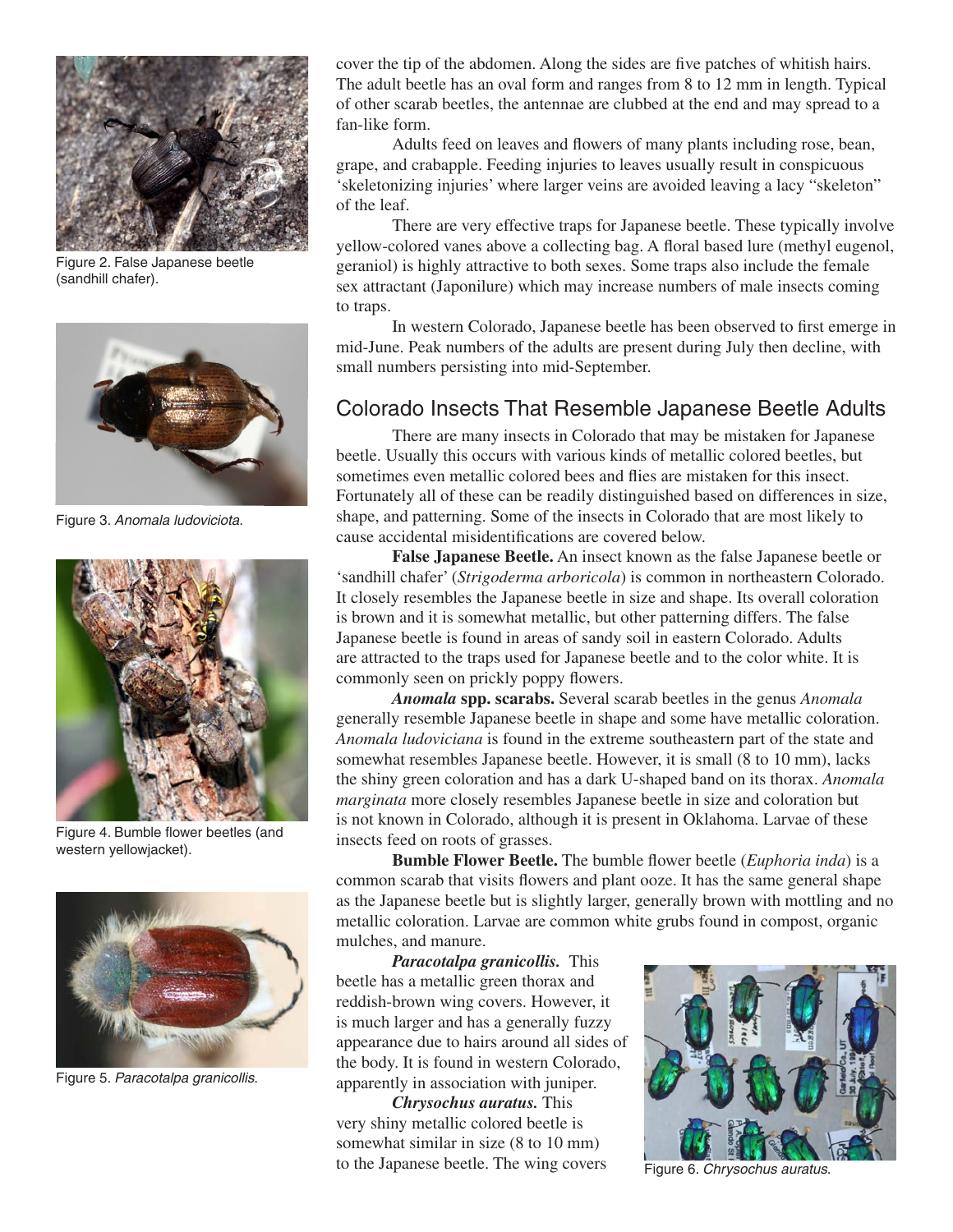

Figure 7. Apple flea beetle on crabapple.



Figure 8. *Gastrophysa cyanea*.



Figure 10. A tiger beetle, *Cicindela purpurea*. *Photo courtesy of David Leatherman.*



Figure 11. Skeletonizing injury produced by Japanese beetle.

rounded over the body, are smooth and generally metallic green. Blue-green and somewhat purplish tints may also occur. Antennae are not clubbed but more filament-like. This insect is fairly common in eastern Colorado where it feeds on dogbane (*Apocyum*).

**Apple Flea Beetle.** The apple flea beetle (*Altica foliaceae*) is a bright metallic-green beetle. It is about 5 to 6 mm, considerably smaller than the Japanese beetle. When disturbed they jump readily and/or fly from plants. Larvae develop on evening primrose (*Oenothera*); adults disperse to feed on a wide range of plants including *Epilobium*, *Gaura*, *Zauschneria*, grape, crabapple, and willow. In recent years, several outbreaks of this insect have occurred throughout Colorado and it is probably the insect most commonly mistaken for Japanese beetle in the state.

*Gastrophysa* **leaf beetles.** There are three species of *Gastrophysa* spp. leaf beetles that have shiny metallic coloration and may be mistaken for Japanese beetle. All are small, about 4 to 5 mm, and have a generally rounded body form. *Gastrophysa cyanea* is found throughout the state and develops on dock (*Rumex*). *Gastrophysa dissimilis* tends to be more bluish and develops on dock and knotweed (*Polygonum*). *Gastrophysa formosa* also occurs in Colorado and feeds on dock.

*Brachypnoea tristis.* This is a small (3 to 4 mm) leaf beetle with a generally round body form and shiny metallic green coloration. It is a common species of the Eastern Plains region of the state. It has a wide host range that includes maples and carrots.

*Cicindela purpurea.* This is a bright, metallically colored tiger beetle. Although it shares some similar coloration this is a much more elongate beetle and is extremely active.



Figure 9. *Brachypnoea tristis*.

### Appearance of Larval (Grub-stage) Japanese Beetle

All white grubs, including those of the Japanese beetle, are white, C-shaped, and will have six legs. In total length, the larva of a Japanese beetle will range in size up to about 2.5 cm  $(1 \text{ inch})$ , making it a moderate-sized species. They can be distinguished from other white larvae by the pattern of hair on the hind end of the abdomen (rastral pattern) which forms a distinctive V-shape (Figures 12 and 13).

#### Colorado Insects Mistaken for Japanese Beetle Larvae

**Native Turfgrass White Grubs.** Several species of white grubs native to Colorado cause damage to turfgrass. Most commonly encountered on the West Slope and Arkansas Valley is the southwestern masked chafer, *Cyclocephala hirta*. Various May/June beetles in the genera *Polyphylla* and *Phyllophaga* are particularly common in the eastern plains. In golf courses, the tiny black beetle known as the black turfgrass ataenius (*Ataenius spretulus*) is sometimes important. Although larvae of all these are similar to Japanese beetle larvae, all can be identified by the pattern of hairs (rastral pattern) on the hind end. Figure 13 shows the rastral pattern of these species.

**Bumble Flower Beetle Larva.** This is a common scarab beetle throughout much of the United States and widespread in Colorado. Eggs are often laid in animal manure compost and other decayed material. Sometimes these larvae are found in container-grown plants that contain high amounts of attractive organic materials. Larvae can be separated from Japanese beetle by